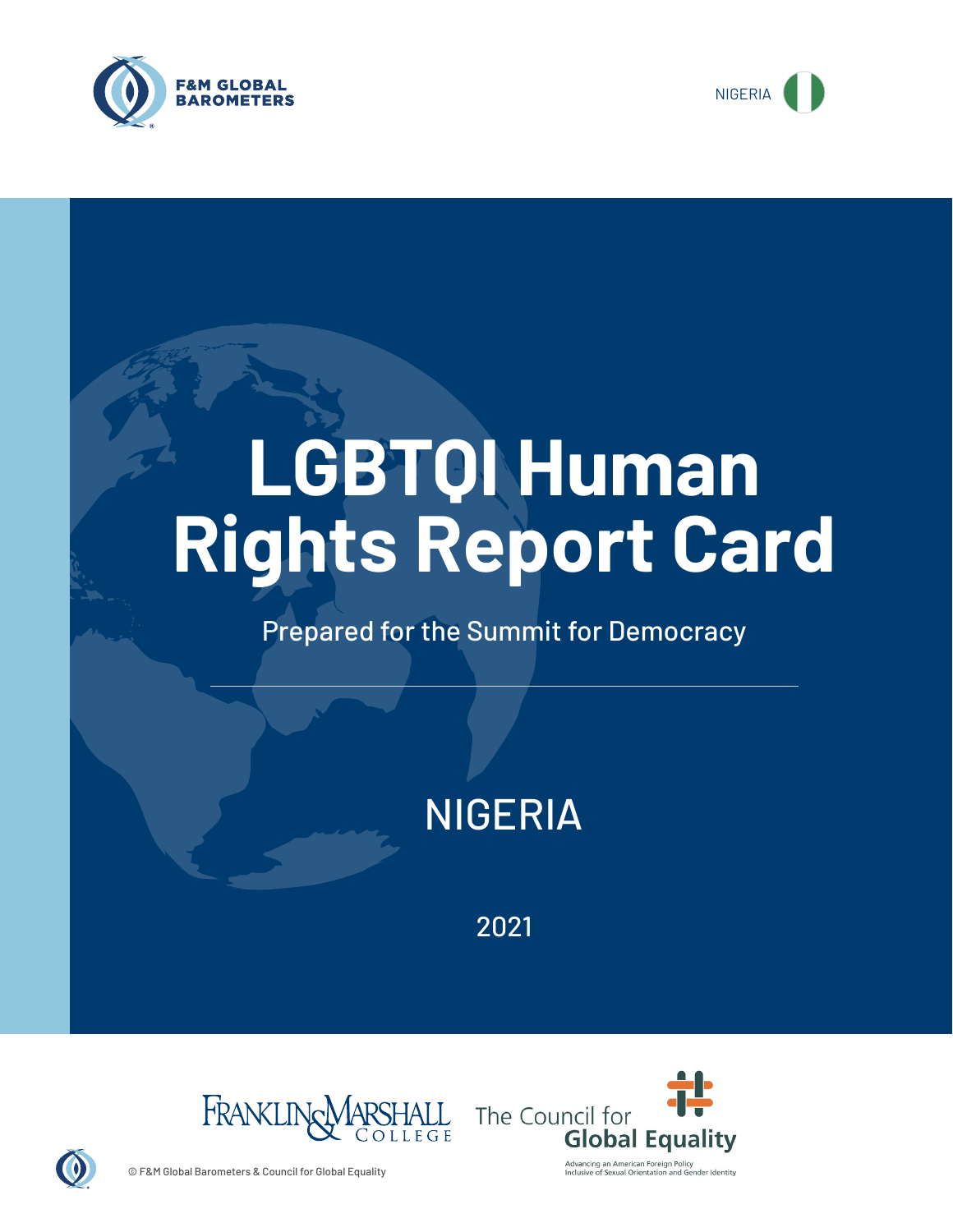



# Report Card on the Human Rights of LGBTQI Peoples **OVERVIEW** Nigeria

Inclusive democracies value the democratic, economic, and social contributions of *all* citizens. Indeed, democracy itself cannot thrive unless the human rights of all people are protected, and this must include protections for often marginalized lesbian, gay, bisexual, transgender, queer, and intersex (LGBTQI) peoples. Advancing rights for the protection of LGBTQI people is also closely correlated to broader democratic dividends, including efforts to address democratic backsliding, fight corruption, and build resilient movements to fight authoritarianism. These themes of the Summit for Democracy are also themes of LGBTQI movements around the world.

This report card provides a concise measurement of the attainment of core human rights protections for LGBTQI individuals. It sets the collective standard for participating states' core legal obligations toward LGBTQI peoples and consequently the ability of LGBTQI citizens to contribute to and benefit from democratic institutions. Countries are graded on three dimensions: Basic Rights, Protection from Violence, and Socio-economic rights. Only one state has achieved all benchmarks. The Summit for Democracy signals the start of a year of action when all states will have an opportunity to demonstrate progress in advancing the human rights and democratic participation of LGBTQI peoples.

The report card is based on **2020** baseline data and will be updated during the year of action to reflect advances over the coming year, culminating in a 2022 report at the end of the Summit process.

| $0 - 59\%$ | $60 - 69\%$ | $70 - 79\%$ | $80 - 89\%$ | $90 - 100\%$ |
|------------|-------------|-------------|-------------|--------------|
| Failing    | Poor        | Fair        | Good        | Excellent    |

### **REPORT CARD SCALE**

## **ADDITIONAL DEMOCRACY INDICATORS**

| Democracy Index<br>Full Democracy 8-10   Flawed Democracy 6-8   Hybrid Democracy 4-6   Authoritarian 0-4 | 2020                | 4.1/10   |
|----------------------------------------------------------------------------------------------------------|---------------------|----------|
| Freedom House Freedom in the World<br>Free 70-100   Partly Free 40-69   Not Free 0-39                    | 2020                | 47/100   |
| <b>Corruption Perceptions Index</b><br>Very Clean 100/100   Highly Corrupt 0/100                         | 020<br>$\bar{\sim}$ | 25/100   |
| <b>Global Acceptance Index</b><br>High Acceptance 10   Low Acceptance 0                                  | $\circ$<br>2017-20  | 2.18/10  |
| <b>Fragile States Index</b><br>Sustainable 0-30   Stable 30-60   Warning 60-90   Alert 90-100            | 2020                | 97.3/100 |
| <b>UNDP Gender Inequality Index</b><br>Very High 0.0   Low 1.0                                           | တ<br>$\overline{2}$ | NД       |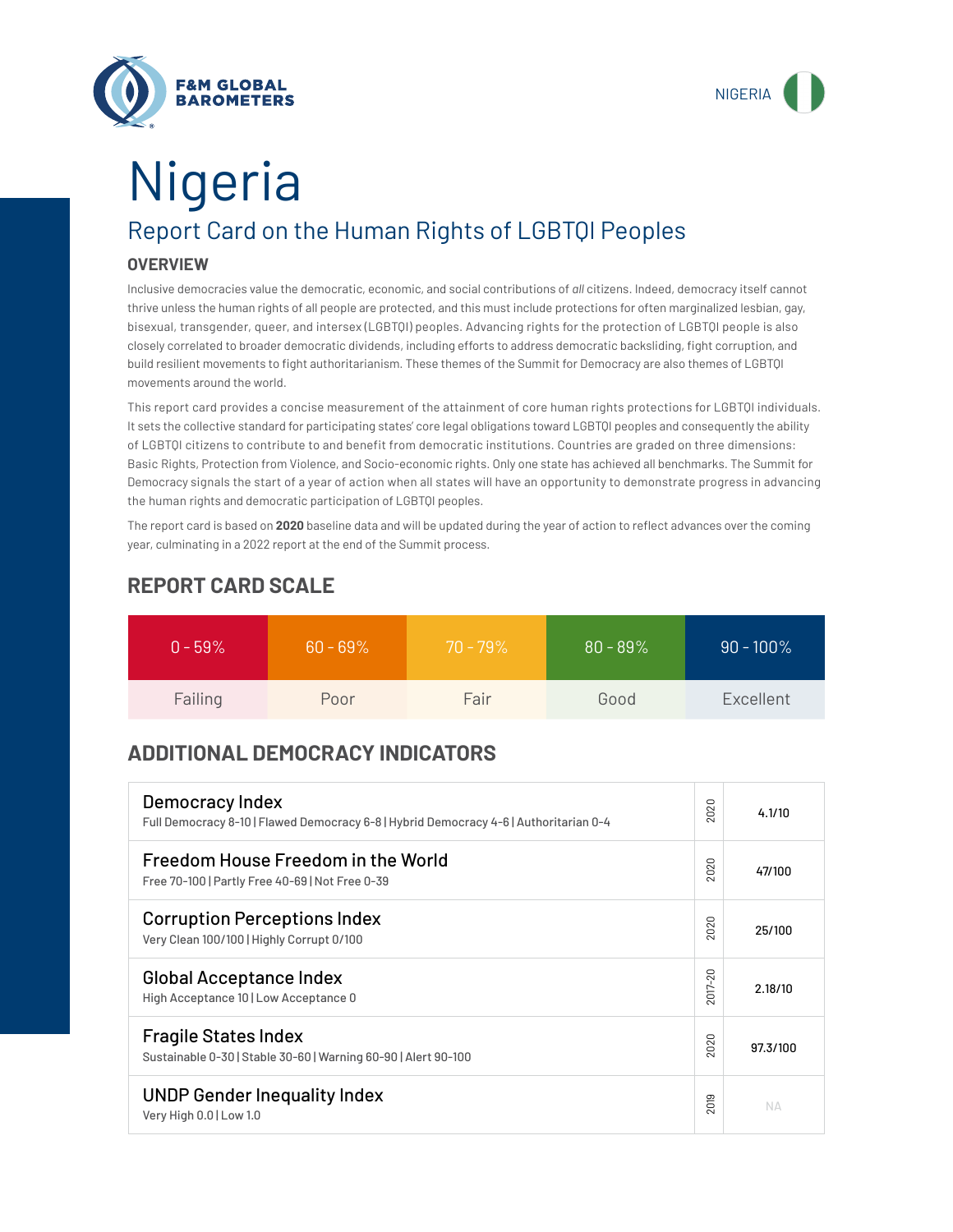



**The report card items are based on 2020 baseline data.**

| 0%    | <b>DIMENSION 1: BASIC HUMAN RIGHTS</b>                                                               | <b>YES</b> | N <sub>0</sub> |
|-------|------------------------------------------------------------------------------------------------------|------------|----------------|
|       | 1 No criminalization of sexual orientation                                                           | $\bigcirc$ |                |
|       | 2 No criminalization of gender identity or expression                                                | $\bullet$  |                |
|       | 3 Freedom from arbitrary arrest based on sexual orientation                                          | $\bigcirc$ |                |
|       | 4 Freedom from arbitrary arrest based on gender identity                                             |            |                |
|       | 5 Legal recognition of gender identity                                                               | $\bigcirc$ |                |
|       | 6 No physiological alteration requirement for legal gender recognition                               | $\bullet$  |                |
|       | 7 No psychiatric diagnosis requirement for legal gender recognition                                  | $\bigcirc$ |                |
|       | 8 LGBTQI organizations are allowed to legally register                                               | $\bullet$  |                |
|       | 9 LGBTQI organizations are able to peacefully and safely assemble                                    | $\bigcirc$ |                |
|       | 10 Security forces provide protection to LGBTQI pride participants                                   |            |                |
| $0\%$ | <b>DIMENSION 2: PROTECTION FROM VIOLENCE</b>                                                         | <b>YES</b> | N <sub>0</sub> |
|       | 11 Ban on gay conversion therapy                                                                     | $\bigcirc$ |                |
|       | 12 Hate crimes legislation includes sexual orientation                                               | ۰          |                |
|       | 13 Hate crimes legislation includes gender identity                                                  | $\bigcirc$ |                |
|       | 14 Hate crimes legislation includes sex characteristics                                              | $\bullet$  |                |
|       | 15 Hate speech laws include sexual orientation                                                       | $\bullet$  |                |
|       | 16 Hate speech laws include gender identity                                                          | $\bigcirc$ |                |
|       | 17 Equality body mandate exists                                                                      | $\bigcirc$ |                |
|       | 18 Prohibition of medically-unnecessary non-consensual medical interventions on intersex individuals | $\bullet$  |                |
|       | 19 Gender affirming prison accommodations                                                            | $\bigodot$ |                |
|       | 20 Asylum for LGBTQI individuals is available within the country                                     |            |                |
| 0%    | <b>DIMENSION 3: SOCIO-ECONOMIC RIGHTS</b>                                                            | <b>YES</b> | N <sub>0</sub> |
|       | 21 Workplace non-discrimination laws include sexual orientation                                      |            |                |
|       | 22 Workplace non-discrimination laws include gender identity                                         |            |                |
|       | 23 Workplace non-discrimination laws include sex characteristics                                     |            |                |
|       | 24 Fair housing non-discrimination laws include sexual orientation                                   |            |                |
|       | 25 Fair housing non-discrimination laws include gender identity                                      | $\Box$     |                |
|       | 26 Head of state supports marriage equality                                                          |            |                |
|       | 27 State allows for marriage equality                                                                | $\bigcirc$ |                |
|       | 28 State prohibits discrimination in healthcare based on sexual orientation                          |            |                |
|       | 29 State prohibits discrimination in health care based on gender identity                            |            |                |
|       |                                                                                                      |            |                |